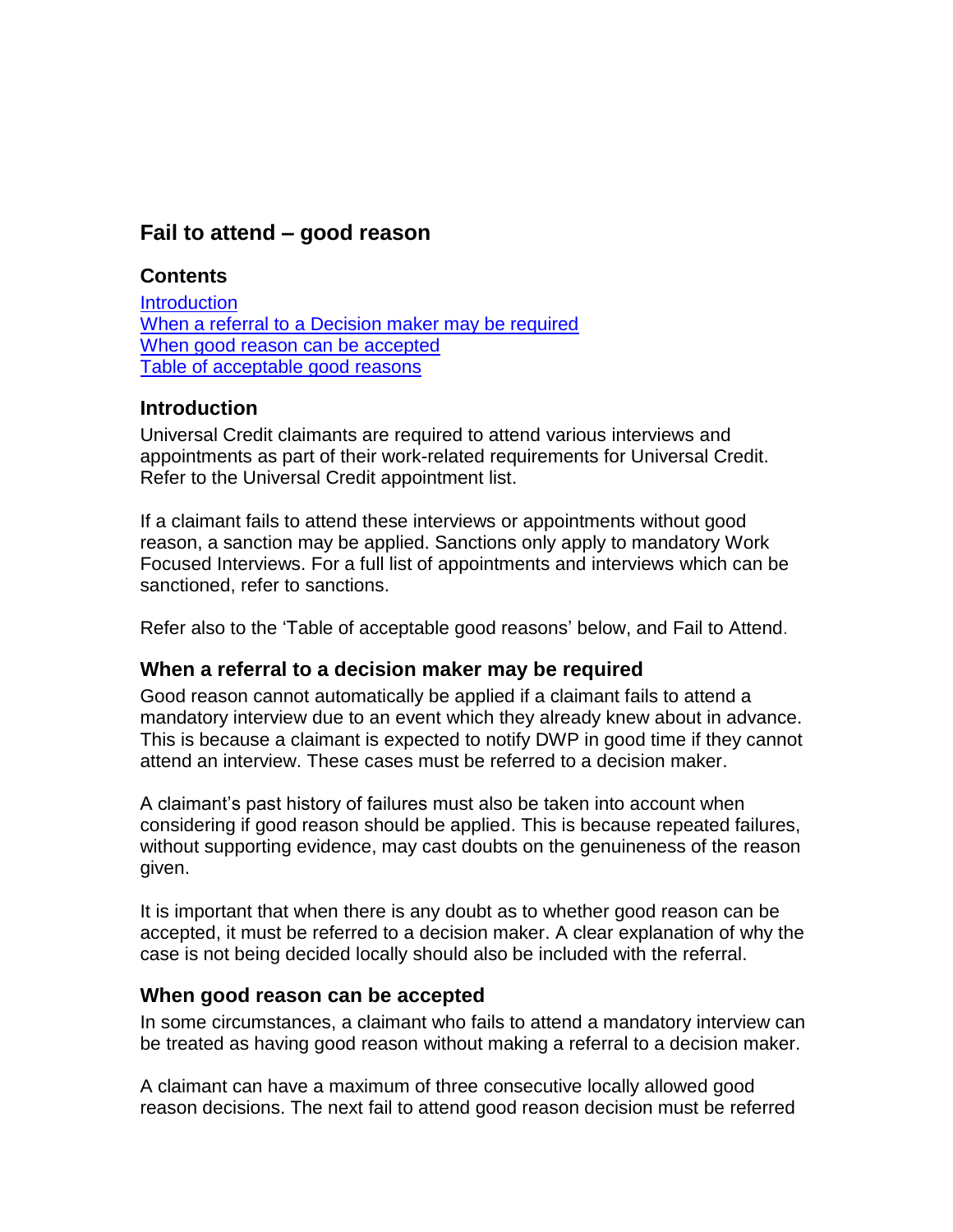to a decision maker. Once a decision maker has made a decision following three consecutive locally allowed good reason decisions, the clock starts again and there can be a further three locally allowed decisions.

### **Table of acceptable Good Reasons**

Only those reasons listed in the table below can be accepted without referral and only if the event occurred unexpectedly.

| <b>Good reason</b>                                                                                      | <b>Further information</b>                                                                                                                                                                                                                                      |
|---------------------------------------------------------------------------------------------------------|-----------------------------------------------------------------------------------------------------------------------------------------------------------------------------------------------------------------------------------------------------------------|
| The claimant was suffering a temporary<br>period of sickness or medical<br>emergency                    | The claimant has shown that the nature<br>of their illness is temporary, and can<br>include a physical or mental condition.<br>This might include where the claimant<br>underwent a medical emergency or<br>dental treatment which prevented them<br>attending. |
| The claimant was attending a funeral of<br>a close friend or relative on the day of<br>the appointment. | The claimant must only have been<br>notified of the funeral on the day before<br>the appointment (at the earliest).                                                                                                                                             |
| Serious illness, death or emergency<br>affecting a relative or close friend.                            | The claimant was required to assist a<br>relative or friend in dealing with their<br>emergency, or is not in a correct<br>emotional state to attend the<br>appointment due to the death or<br>serious illness of the relative or friend.                        |
| Death of someone for whom the<br>claimant is caring.                                                    | Work-related requirements can be<br>temporarily switched-off. Refer to<br>Switching-off work availability and<br>work-related activities.                                                                                                                       |
| The claimant was detained in police<br>custody for 96 hours or less, then<br>released.                  |                                                                                                                                                                                                                                                                 |
| The claimant was required to attend<br>court or tribunal in any capacity.                               | Notification to attend was only received<br>the day before they were due to attend<br>their appointment and the claimant has<br>provided evidence.                                                                                                              |
| The claimant has attended a job<br>interview.                                                           | The claimant can provide sufficient<br>evidence, including full details of the<br>interview, and it was not reasonable to<br>have attended both the interview and<br>the appointment.                                                                           |
| Adverse weather conditions.                                                                             | it was not reasonable or possible for<br>$\bullet$<br>the claimant to attend the office                                                                                                                                                                         |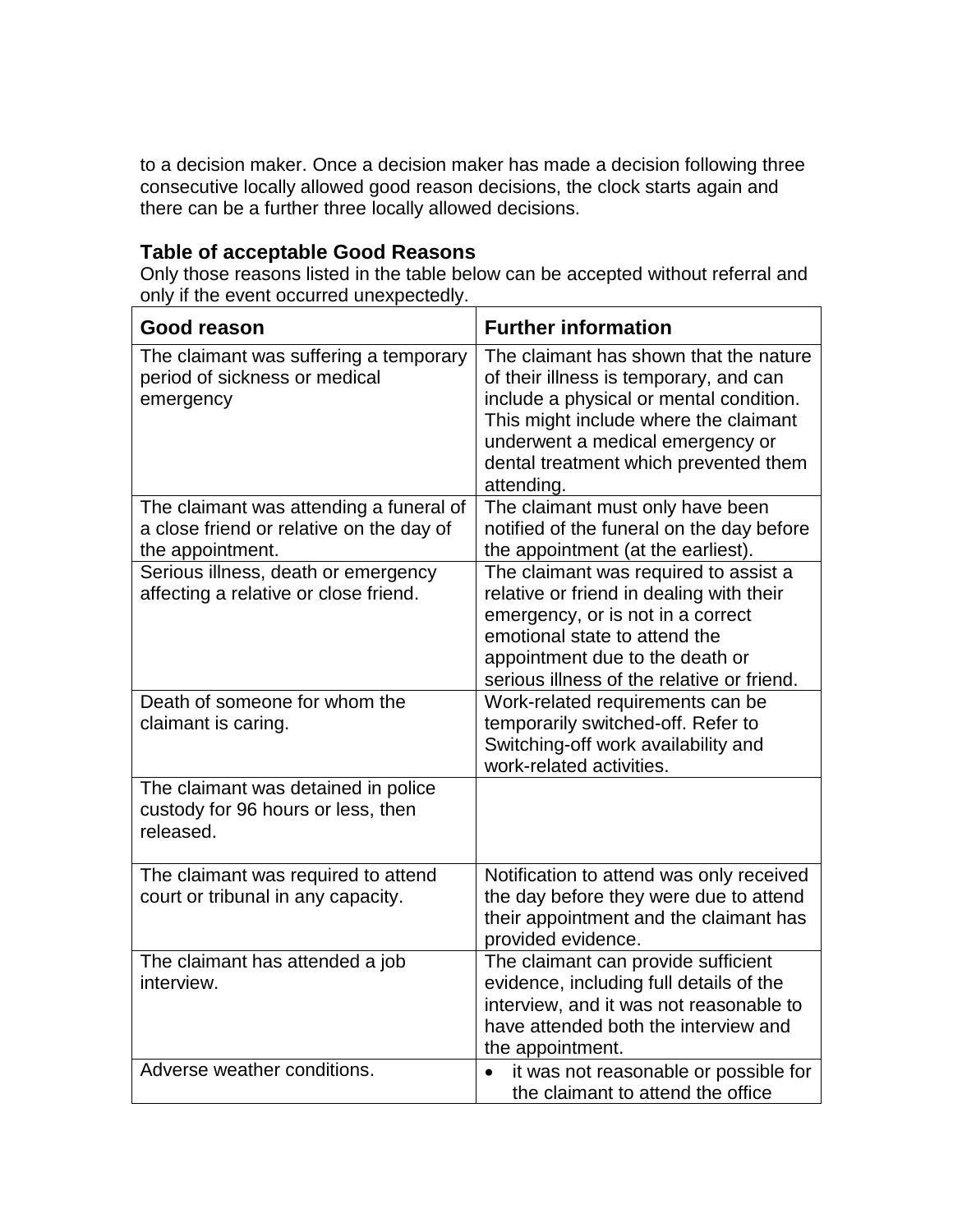| At the time of their appointment, the                                                                                                                                                      | their usual mode of transport was<br>$\bullet$<br>adversely affected by the weather -<br>for example, cancellation of trains<br>or roads closed<br>no other reasonable method of<br>travel was available                              |
|--------------------------------------------------------------------------------------------------------------------------------------------------------------------------------------------|---------------------------------------------------------------------------------------------------------------------------------------------------------------------------------------------------------------------------------------|
| claimant was undertaking duties in any<br>of the following:                                                                                                                                |                                                                                                                                                                                                                                       |
| crew member on a lifeboat<br>part-time firefighter<br>working for the benefit of others in<br>an emergency - for example,<br>special constable, reservist,<br>member of St Johns ambulance |                                                                                                                                                                                                                                       |
| The claimant was at work or travelling<br>to work.                                                                                                                                         | The claimant was offered work at short<br>notice.                                                                                                                                                                                     |
| The claimant was temporarily looking<br>after a child full time, because the<br>normal care is:                                                                                            | Alternative care could not be arranged.                                                                                                                                                                                               |
| ill<br>temporarily ill<br>temporarily absent from home<br>looking after a family member<br>who is ill                                                                                      |                                                                                                                                                                                                                                       |
| National or local transport industrial<br>action                                                                                                                                           | It was unreasonable for the claimant to<br>make alternative travel arrangements<br>to attend at the time and date specified<br>due to the disruption.                                                                                 |
| The claimant has a recorded mobility<br>issue and there was an unforeseen<br>issue with transportation.                                                                                    | For example:<br>due to a failure in means of<br>transport, or<br>disruption caused as a result of<br>their mobility aid, or<br>there was an unforeseen failure<br>of their only means of transport,<br>such as a wheelchair, mobility |